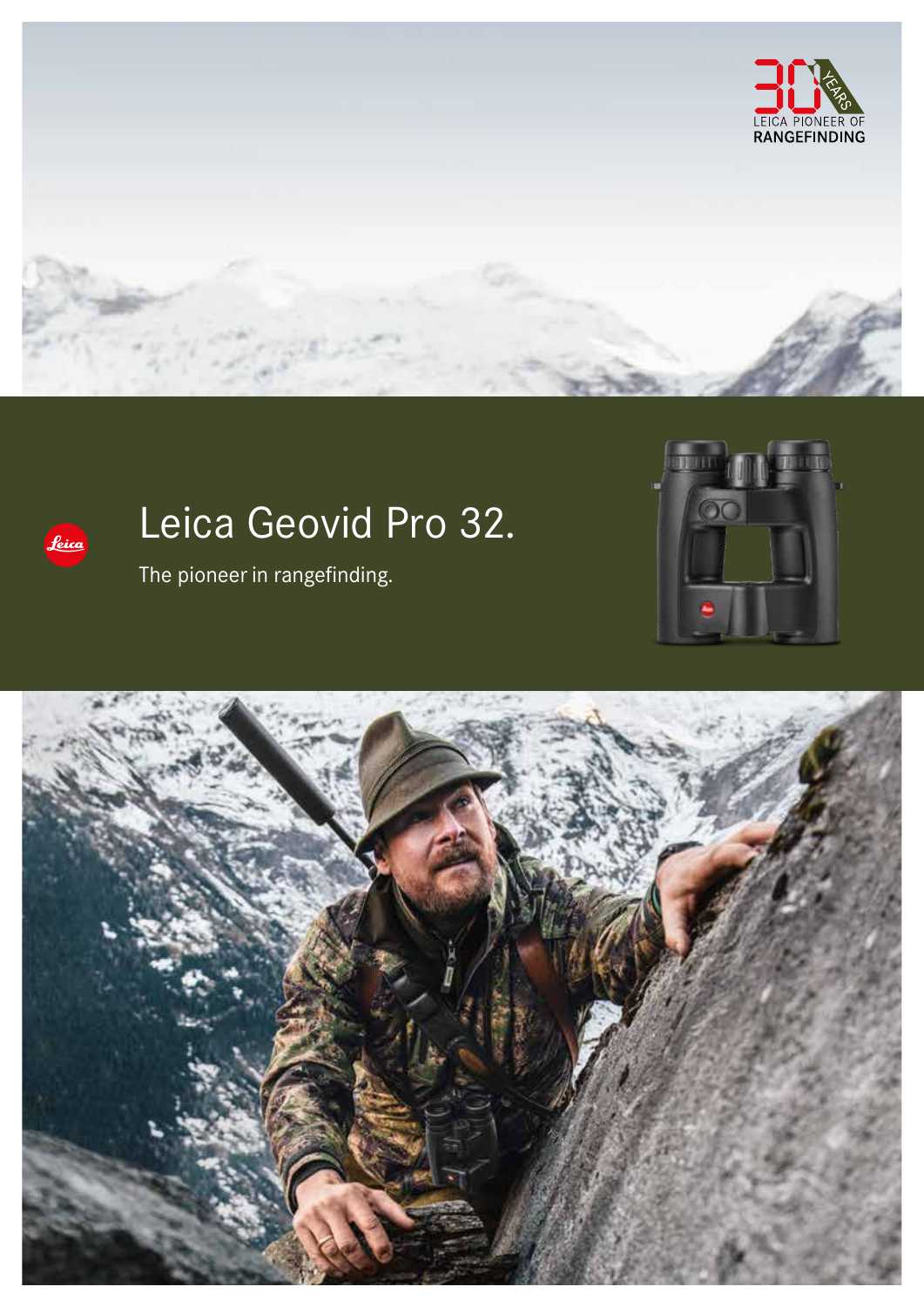# Leica Geovid Pro 32. True greatness comes from within.

# APPLIED BALLISTICS

Compact, light, and with unrivaled precision.

 $+$ 

 $+$ 

# Leica Ballistics App. Rangefinding made precise and easy.



### The benefits at a glance

- **Extremely compact rangefinder binoculars in the premium class**
- Superior optics, bright image, and large field of view thanks to Perger-Porro prism system
- Rapid and precise laser rangefinding up to 2,500 yds (2,300 m)
- Program, store, and manage ballistics data easily with the Leica Ballistics App
- **EXECUTE:** Applied Ballistics® on board: with new GPS tracking feature LPT<sup>™</sup> (Leica ProTrack) for target guidance, and numerous additional functions

The pioneer in laser rangefinding meets the forerunner in ballistics.

 **1. Create, manage, store** It's easy to set up your Leical Geovid Pro 32 and create, manage, and store your specific ballistics profiles using the Leica Ballistics App – based on the precise solution from Applied Ballistics®.

### **2. Connect**

To connect your Leica Geovid Pro to the Leica Ballistics App, simply select the Bluetooth<sup>®</sup> function (BT) in the menu.



# **3. Transfer**

Transfer your settings and personal ballistics profiles to your Leica Geovid Pro 32.

## **4. Calculate**

Thanks to the on-board Applied Ballistics® software, you get highly accurate results based on the measured distance, the equivalent horizontal range, and ambient measurements such as temperature, air pressure, and angle.

# **5. Track**

Thanks to the new, revolutionary LPT™ (Leica ProTrack) feature, you receive the exact GPS coordinates based on the previously measured distance, and you are guided to the location where the shot was taken.







### Rangefinding made easy:

The new Leica Ballistics App offers the best of both worlds: 30 years' pioneering expertise in rangefinding joins THE global leader in ballistics applications. The Leica Geovid Pro 32 adjusts for the exact ambient parameters such as air pressure, temperature, and angle. With Applied Ballistics® on board, it precisely and accurately calculates the range, the equivalent horizontal range (EHR), as well as the holdover, units and number of clicks.

Designed for all precise close- and long-range shots in the mountains and when stalking, the Leica Geovid Pro models provide accurate, reliable measurements up to 2,500 yds  $(2,300 \text{ m})$  – and ballistics values up to 875 yds  $(800 \text{ m})$  – at the touch of a button. All correction data required for a precise shot is shown on the display, immediately after rangefinding. Another highlight: The cutting-edge GPS tracking feature LPT™ (Leica ProTrack) is included in the app, allowing you to find the target based on the last measured distance. This simplifies your target guidance when shooting at long range or in the mountains.

### Two experts – the ideal solution.

Extremely powerful and cutting-edge, the Leica Geovid Pro 8 x 32 and 10 x 32 models are the first, most compact and accurate rangefinder binoculars with a 32-mm objective lens. Designed especially for alpine hunts, stalking, and hunting trips, these rangefinding pioneers are the first choice for active hunters who appreciate compact equipment and demand a reliable ballistics solution for all close- and long-range shots.

The Leica Geovid Pro 32 is a genuine benchmark. It's the most compact and powerful rangefinder binoculars in the premium class, and features world-leading Applied Ballistics® software along with a precise Class 1 laser. Pioneering power in rangefinding meets a wealth of ballistics expertise: Never before has such a small glass packed so much optical performance together with field-proven ballistics. Your preferred ballistics profile is pre-set in the Leica Ballistics App and easily transferred to your Geovid Pro 32 via the Bluetooth® interface.



### 30 years: Leica's pioneering expertise in rangefinding.